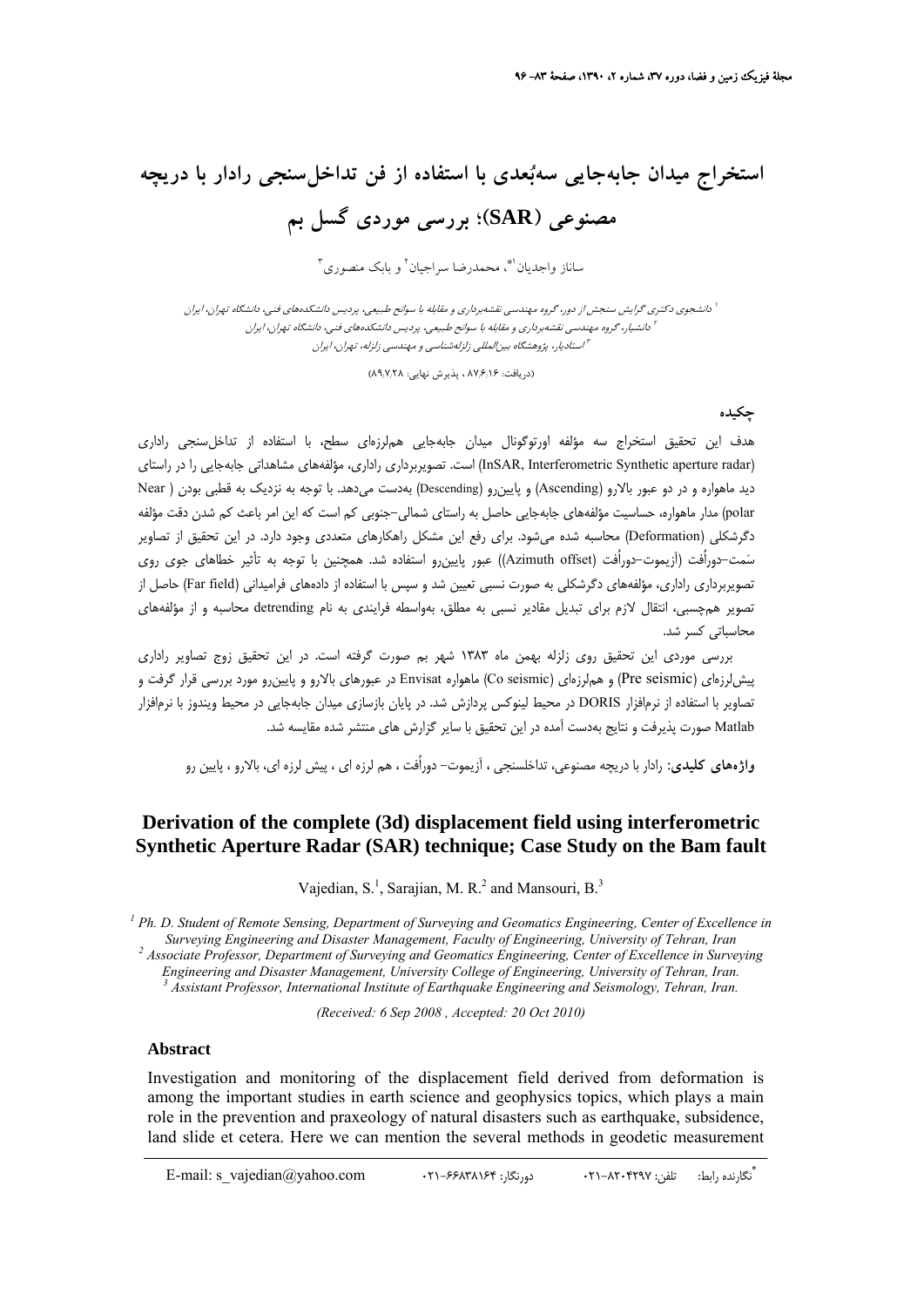and deformation monitoring such as spirit leveling, the positioning systems like (SLR, Satellite laser range finding), (VLBI, Very long baseline interferometer) and (GPS, Global positioning system), and Interferometric Synthetic aperture Radar (InSAR) technique. Of the above methods, the InSAR technique with the ability to generate large, continual and contiguous ground overlays, so with high spatial and temporal resolution it turns out to be one of the important techniques.

The goal of this study is derivation of a continual map for three orthogonal components of the co-seismic surface displacement field with InSAR data. The displacement components observed with radar are in the direction of satellite line of sight. The satellite LOS displacement vector has a lower sensitivity to north displacements than to the other two components of a surface displacement, i.e. east and up, due to the nearpolar satellite orbits. This act caused a reduction in the accuracy of the calculated deformation components. There are several solutions to this problem and in this paper, the azimuth offset data of ascending and descending passes is used solve this problem. So as regards efficacy of atmosphere errors on radar imaging, the calculation of displacement components is relative, so with far field data derived from coherence images, the necessary shift to converting the relative values to absolute was calculated with the detrending process and reduced from the calculated deformation components.

The case study of this research is on the 2003 Bam earthquake using co-seismic and pre-seismic pairs of Envisat radar images in ascending and descending orbits. The images were processed with Doris Software in Linux systems. Finally the 3D reconstruction process was accomplished with Matlab software in Windows. The derived results in this study have compared well with other publications.

**Key words:** Synthetic Aperture Radar (SAR) ,Differential Interferometry, Azimuth Offset, Co seismic, Pre seismic, Ascending, Descending

در دهههاي اخير، تلاش گستردهاي به منظور اندازهگيري تغييرات پوسته زمين با استفاده از فنهايي چون ترازيابي دقيق صورت گرفته است. ترازيابي دقيق گرچه جابهجايي ارتفاعي سطح زمين را با دقت زيادي اندازهگيري ميكند، اما با محدوديتهاي قدرت كم تفكيك مكاني و زماني روبهرو است. در دو دهه اخير، با معرفي دو فن سامانه تعيين موقعيت جهاني GPS و سامانه تصويربرداري رادار با دريچه مصنوعي (SAR(، گام بزرگي در زمينه فناوري ژئودتيك فضايي برداشته شده است. اين فنها، اندازهگيري دگرشكلي را با دقت بهتر از سانتيمتر بهدست ميدهند. در اين ميان مشاهدات پيوسته GPS با دو ويژگي قدرت تفكيك مكاني كم ولي قدرت تفكيك زماني زياد، ابزار مفيدي براي بررسي تغييرات

تبديل شده است.

بررسي و پايش ميدان جابهجايي ناشي از دگرشكلي، از پژوهشهاي مهم و كاربردي در مباحث گوناگون زمينشناسي و ژئوفيزيكي است كه در پيشگيري و رفتارشناسي سوانح طبيعي از قبيل زلزله، فرونشست، زمينلغزش و مانند آن نقش بسزايي دارد. در اين ميان ميتوان به روشهاي گوناگوني براي اندازهگيريهاي ژئودتيكي و پايش دگرشكلي نظير ترازيابي دقيق، SLR, Satellite laser range ) موقعيت تعيين سامانههاي VLBI, Very long baseline ) ،(finding (GPS, Global positioning system) ،(interferometer و فن تداخلسنجي راداري اشاره كرد. از ميان روشهاي فوق، فن تداخلسنجي راداري با برخوردار بودن از پوشش زميني وسيع، مكرر و پيوسته، و نيز قدرت تفكيك زماني و مكاني زياد، به يكي از فنهاي مهم و ِ قابلتوجه

**1 مقدمه**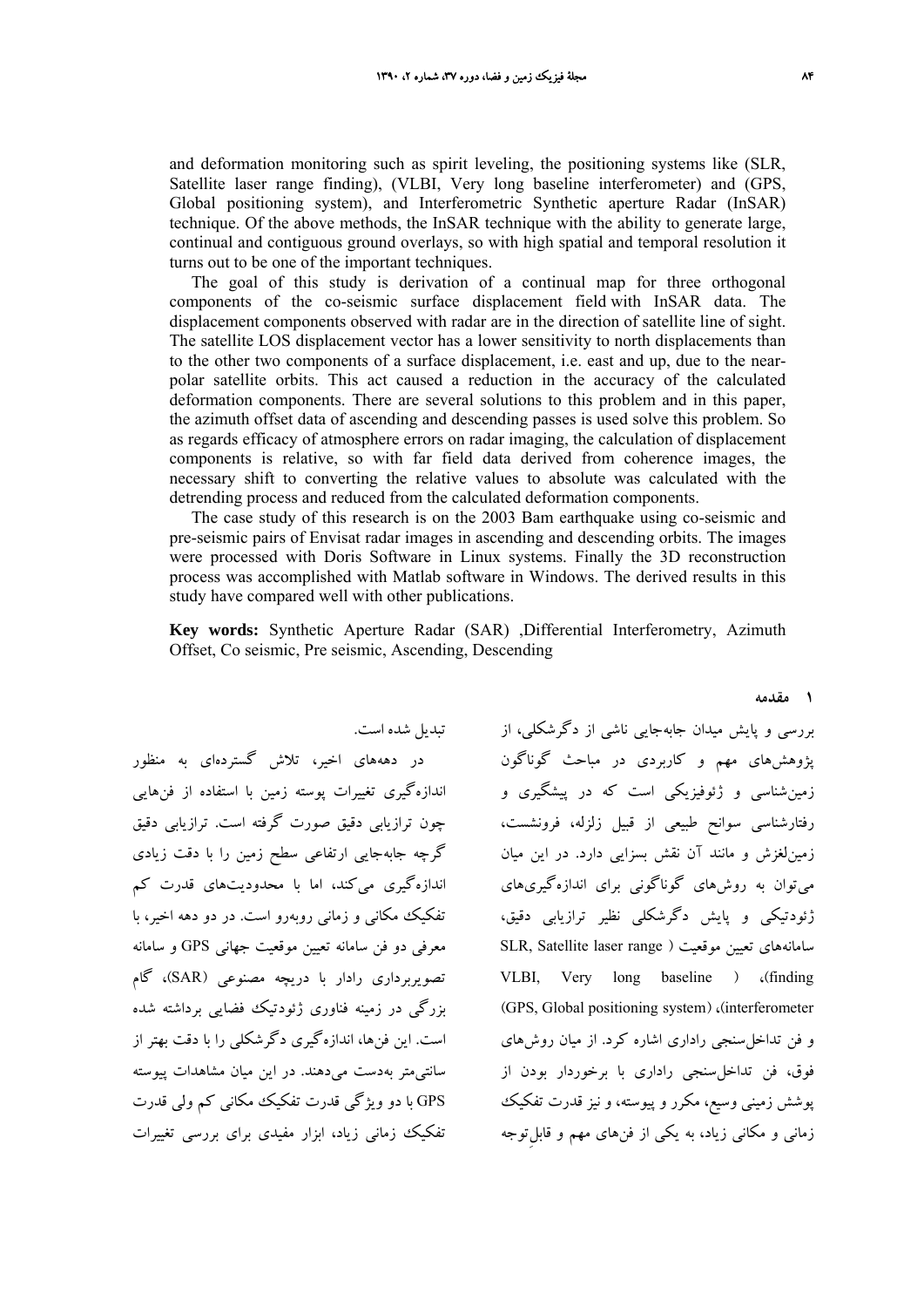پوسته زمين است. توليد پوششهاي مكرر و وسيع و قدرت تفكيك مكاني زياد تصاوير راداري و دقت ِ قابلقبول اين روش، در بررسي پديدههاي گوناگون زمينشناسي همچون زلزله، نشست (subsidence(، زمينلغزش (Landslide (و مانند آن، ابزار نيرومندي براي محققان فراهم آورده است و منجر به اكتشافهايي در زمينه مدلسازي سيكل زلزله شده است (فيلكو و همكاران، 2001).

آرايشهاي متفاوت آنتن رادار كه منجر به دو روش تداخلسنجي "عمود بر راستاي پرواز (Track-Cross "(و "در راستاي پرواز (Track-Along "(ميشود، امكان اندازهگيري توپوگرافي زمين و كمي كردن فرايندهاي دگر شكلي پوسته را ميسر مي كند. در روش تداخل سنجي عمود بر راستاي پرواز يا با تكرار مسير (Repeat Pass) از اطلاعات فاز حداقل دو تصوير SAR كه در فواصل زماني متفاوت از يك ناحيه بهدست آمده است، استفاده ميشود. اين روش تداخلسنجي امكان اندازهگيري ميزان جابهجايي ناشي از دگرشكلي را ميسر ميسازد. مؤلفه فاز حاصل از تداخلسنجي دربردارنده اثرات توپوگرافي، دگرشكلي، جو و نوفه است. از بين اثرات فوق، توپوگرافي و دگرشكلي مؤثرترين عوامل اند. فن تفاضلي تداخلسنجي راداري (DInSAR(، با تفاضلگيري بين اينترفروگرامهاي (Interferogram (پيشلرزهاي و هملرزهاي اثر مؤلفه توپوگرافي را از فاز تداخلسنجي حذف ميكند و دگرشكلي را بهمنزله تنها عامل مؤثر باقي ميگذارد.

يكي از محدوديتهاي فن تداخلسنجي راداري، امكان اندازهگيري جابهجايي تنها در راستاي خط ديد تصويربرداري .است ماهواره) LOS, Line Of Sight) رادار با ماهواره Envisat در دو عبور بالارو و پايينرو صورت ميگيرد. نظر به اينكه استفاده از حداقل سه مشاهده مستقل جابهجايي زميني بهدستآمده از

هندسههاي ديد متفاوت، امكان بازسازي مدل جابهجايي سهبُعدی که در يک زلزله رخ میدهد را ميسر میسازد (فيلكو و همكاران، 2001)، لازم است كه علاوه بر دو مشاهده فاز تداخلسنجي عبور بالارو و پايينرو از مؤلفه ديگري نيز در محاسبات استفاده شود. مؤلفههاي عبور بالارو و پايينرو به دليل نزديك قطبي بودن مدار ماهواره، حساس به حركتهاي قائم و شرقي-غربي پوسته است و به مؤلفه شمالي حساسيت كمتري دارد. در حالِحاضر روشهاي متعددي براي غلبه بر اين محدوديت مطرح شده است. طرحهاي پيشنهادي بسياري وجود دارد (رايت و همكاران، 2004) كه اجراي آنها ميتواند اندازهگيريهايي براي مؤلفه شمالي بهدست دهد. ازآنجاكه چنين ماهوارههايي نميتوانند در آيندهاي قابل پيشبيني طراحي شوند، بهتر است كه اين فقدان اطلاعات با استفاده از دادههاي ماهوارهاي موجود جبران شود. در اين تحقيق از داده سمت-دوراُفت به منظور حل اين مسئله استفاده شد. سمت-دوراُفت انتقال ناشي از جابهجايي سطحي زمين در راستاي پرواز ماهواره است كه با استفاده از دامنه تصاوير رادار استخراج ميشود. تلاشهايي در جهت استخراج ميدان جابهجايي سهبُعدي از تصاوير راداري با استفاده از دادههاي سمت-دوراُفت صورت پذيرفته است. Fialko و ديگران با تلفيق سمت-دوراُفتها و اينترفروگرامها با دو هندسه تصويربرداري متفاوت، به ميدان جابهجايي سهبعدي در راستاي شمال، شرق و قائم ناشي از زلزله هكتورماين (Hector mine) دست يافتند (فيلكو و همكاران، 2001).

در اين تحقيق علاوه بر دادههاي فاز از دادههاي سمت-دوراُفت عبور پايينرو نيز استفاده شد. هدف از بهكارگيري اين دادهها جبران كمبود اطلاعات در راستاي شمالي-جنوبي، راستايي كه تعيين دگرشكلي با دقت كمتري صورت ميگيرد، است. با استفاده از دادههاي پيشگفته امكان بازسازي ميدان جابهجايي سهبعدي ميسر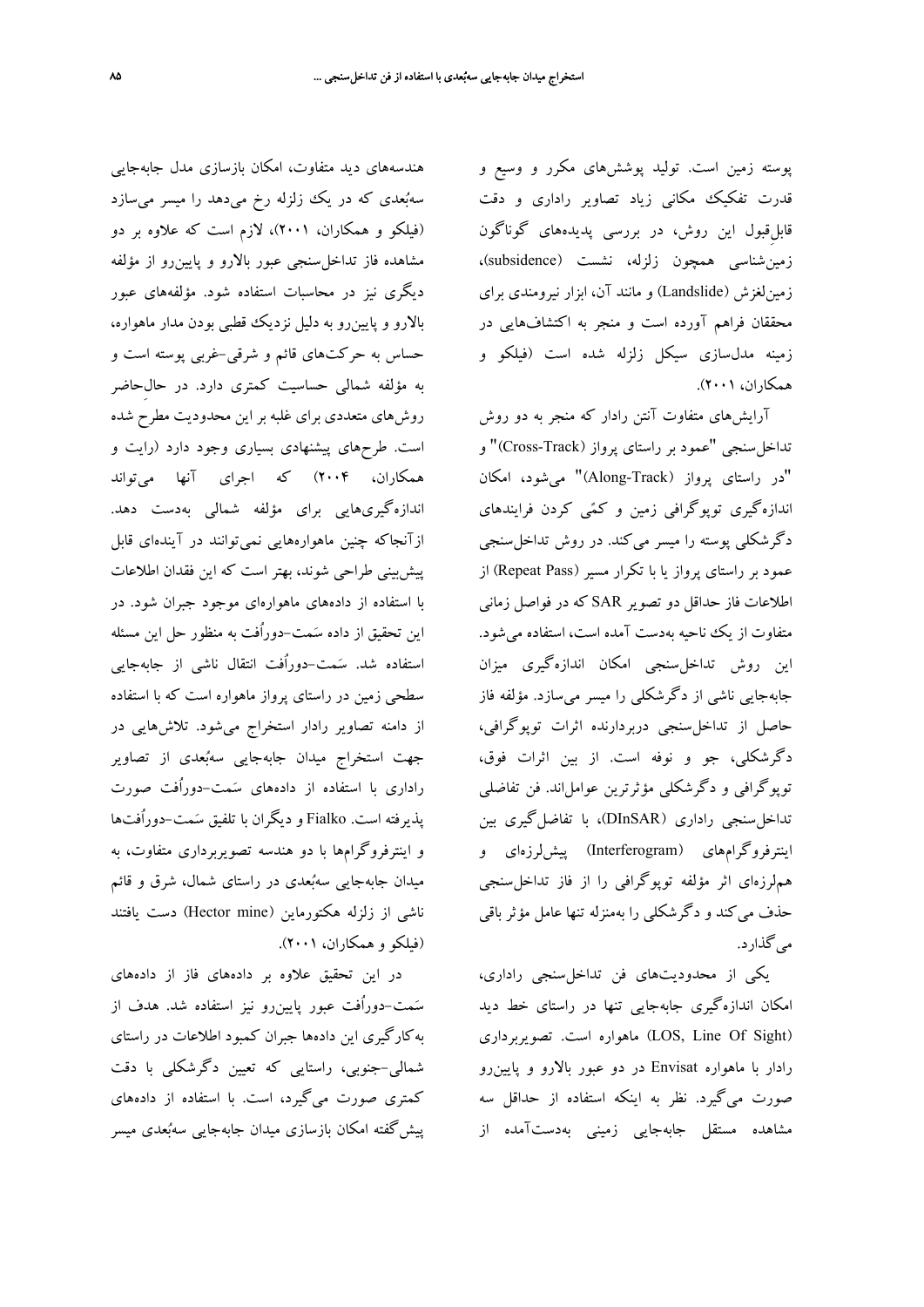ميشود. با توجه به اثر جو روي تصويربرداري راداري مؤلفههاي ميدان بهصورت نسبي تعيين ميشود. با استفاده از تصاوير همچسبي و تعيين نقاط فراميداني ميتوان انتقال حاصل را حذف و ميدان را بهصورت مطلق محاسبه كرد. در ادامه مراحل اجراي تحقيق به تفصيل آمده است.

**2 تعيين دگرشكلي با استفاده از تداخلسنجي**  فنهاي تداخلسنجي راداري بهطور گستردهاي براي اندازهگيريهاي جابهجايي پوسته زمين يا حركت اجرام سطحي در مقياسهاي محلي در منظرهاي مشاهده شده از ماهوارههاي مربوط استفاده ميشود. اگر دو تصوير رادار از يك منطقه در زمانهاي متفاوت اخذ شود، تصوير اينترفروگرام مربوط ميتواند تغيير موقعيت اتفاق افتاده روي منطقه را شناسايي كند. در مورد عوارض زميني موجود در منطقه كه دو بار از هندسه مشابهي تصويربرداري ميشود، اگر مسافت رادارـ زمينـ رادار در هر دو تصويربرداري مساوي باشد، فازهاي پخششده بازگشتي (Backscatter (يكسان خواهد بود و به اين معنا است كه اختلاف بين آنها صفر خواهد بود. اگر پوسته زمين در مدت زمان بين اين دو تصويربرداري حركت كند (بالا، پايين، يا افقي) مسافت رادارـزمينـرادار تغيير ميكند، لذا فاز تصوير دوم نيز انتقال خواهد يافت. اين شيفت دلالت بر حركتهاي زميني دارد. ميزان حركت متناظر با نصف طول موج كه بهصورت رابطه (1) محاسبه ميشود، يك فرانژ (Fringe (در اينترفروگرام توليد مي كند.

$$
\Delta r = \frac{\lambda}{2} \tag{1}
$$

بااينحال خط مبناي عمود بر راستاي پرواز هرگز نميتواند صفر شود، و اين امر منجر به سيگنالهاي توپوگرافي اضافي در فاز اندازهگيري شده كلي ميشود. علاوه بر اين با فرض اينكه سيگنال رادار از ميان جو عبور

ميكند و با فرض داشتن نوفه سامانه، اختلاف فاز اندازهگيري شده Δ<sup>ϕ</sup> ميتواند بهصورت رابطه (2) داده شود.

 $(2)$  $+\Delta \varphi_{noise}$  $\Delta \varphi = \Delta \varphi_{topo} + \Delta \varphi_{defo} + \Delta \varphi_{atm} + \Delta \varphi_{orb}$ 

اثر Δ<sup>ϕ</sup>*defo* اثر مؤلفه توپوگرافي، Δ<sup>ϕ</sup>*topo* در رابطه (2) اثر Δ<sup>ϕ</sup>*orb* اثر مؤلفه جو، Δ<sup>ϕ</sup>*atm* مؤلفه دگرشكلي، اثر مؤلفه نوفه Δ<sup>ϕ</sup>*noise* است مؤلفه مداري و

هدف اصلي تداخلسنجي تفاضلي، استخراج ميزان دگرشكلي از فاز اندازهگيري شده كلي با حذف كردن يا كمينه كردن اثر ديگر مؤلفهها است. در اين ميان مؤلفه حاصل از نوفه معمولاً ناچيزانگاشته ميشود و اثر جوي نيز با استفاده از تصاوير تكراري خنثي، و يا با استفاده از منابع ديگري نظير GPS تصحيح ميشود. پس اطلاعات اصلي حاصل از توپوگرافي و دگرشكلي است. بنابراين با معلوم بودن توپوگرافي ميتوان دگرشكلي را تعيين كرد. روشي كه در آن سيگنالهاي مربوط به توپوگرافي از فاز تداخلسنجي حذف ميشود، تداخلسنجي تفاضلي نام دارد، كه در ادامه نظريه آن مورد بررسي قرار ميگيرد.

**3 تداخلسنجي راداري تفاضلي** 

فاز اندازهگيري شده در فرايند تداخلسنجي برابر با مؤلفه خطمبناي موازي است. در اين بخش معادلات نتيجه شده Kampes دنبال ميشود (كمپس و همكاران، 2003). اگر خطمبناي حقيقي اينترفروگرام بصورت رابطه (3) باشد:

$$
\phi = -\frac{4\pi}{\lambda} B_{\parallel} \tag{7}
$$

در رابطه (3) *B* تصوير خط مبنا روي راستايي به موازات خط ديد ماهواره است. اين مؤلفه خط مبناي موازي نيز ناميده ميشود. با اعمال تصحيح مربوط به فاز مرجع، فاز بهصورت رابطه (4) درميآيد:

$$
\phi = -\frac{4\pi}{\lambda} (B_{\parallel} - B_{\parallel} )
$$
 (F)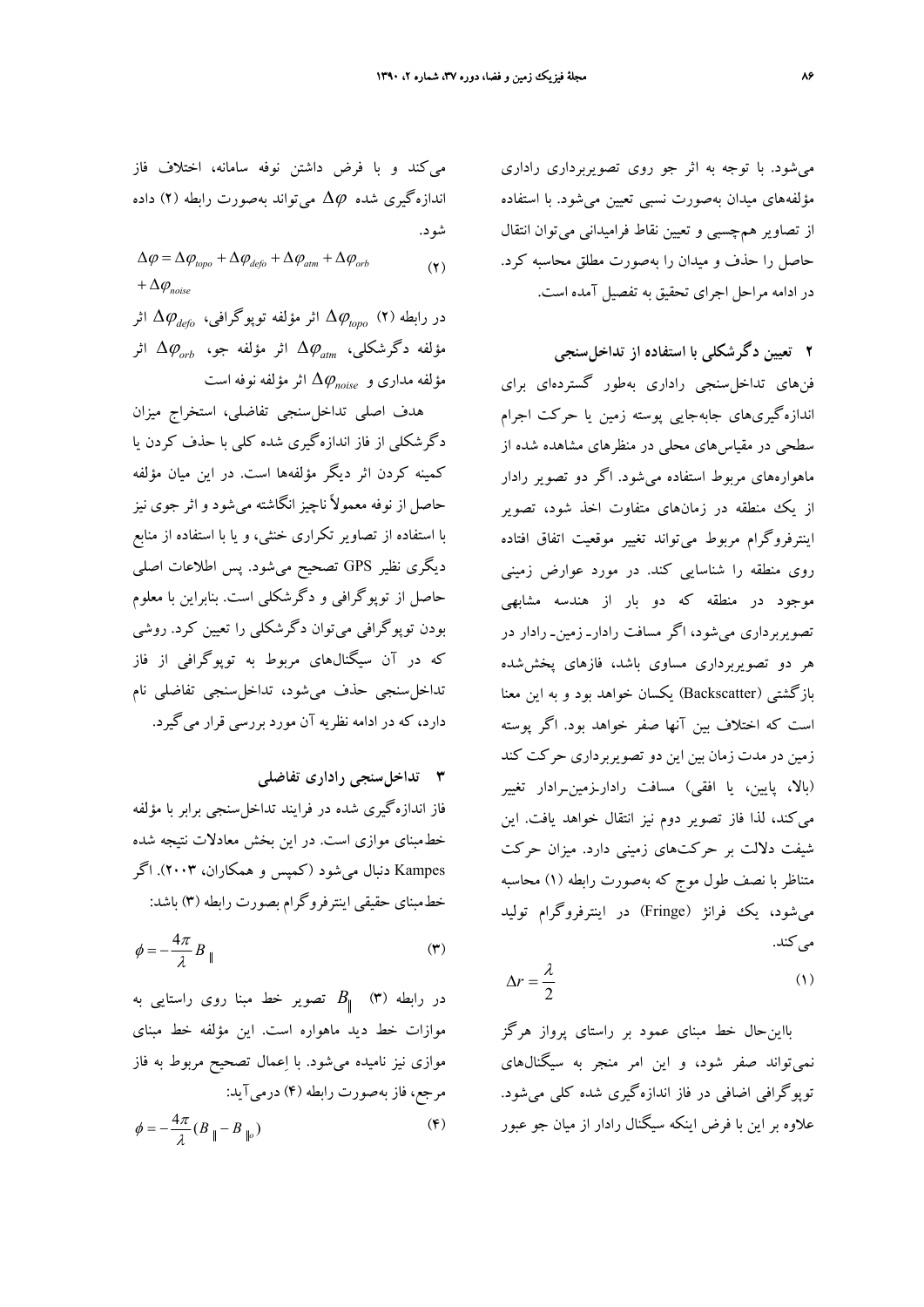در رابطه (۴) 
$$
B_{\parallel 0}
$$
 (۴ مؤلفه خط مبنای موازی برای تقطهای  
روی سطح مرجع (h=0) است (شکل )  
در مورد دگرشکلی رخ داده در زمان  
بین دو تصویربرداری فاز اندازهگیری شده ۱۳  
با خط پایه<sub>||</sub> B اختلاف Δ۱ در رنج را خواهد  
داشت. بنابراین فاز دگرشکلی بهصورت رابطه (۵) خواهد  
بود:

$$
\phi' = -\frac{4\pi}{\lambda} (B'_{\parallel} + \Delta r) \tag{2}
$$

خطمبنای موازی مربوط به زوج دگرشکل<sub>ی</sub> '' است. رابطه بين فاز زوج تداخلسنجي توپوگرافي و زوج تداخلسنجي هملرزهاي بهصورت رابطه (6) است:

$$
\varphi' = \varphi \frac{B'}{B_{\parallel}} + \frac{\varphi \pi}{\lambda} \Delta r \tag{9}
$$

در رابطه (6) *B* خطمبناي موازي مربوط به زوج توپوگرافي است.

نظر به اينكه مؤلفههاي موازي و عمودي خط پايه با زاويه ديد و زاويه توجيه خط پايه بيان ميشود و با ناديده انگاشتن اختلاف زاويه كوچك ناشي از توپوگرافي، فاز نتيجه شده را ميتوان بهصورت رابطه (7) نوشت:

$$
\phi' = \phi \frac{B'_{\perp o}}{B_{\perp o}} + \frac{4\pi}{\lambda} \Delta r \tag{V}
$$

مولفه عمودي خط مبنا *<sup>o</sup>*<sup>⊥</sup>*B* ' در رابطه (7) مؤلفه *<sup>o</sup>*<sup>⊥</sup>*B* خط مبناي براي زوج دگرشكلي و عمودي براي زوج توپوگرافي است. پس فاز ناشي شده از دگرشكلي Δ*r*بهصورت رابطه (8) خواهد بود:

$$
\phi_{\Delta r} = \phi' - \frac{B'_{\perp o}}{B_{\perp o}} \phi \tag{A}
$$

رابطه (8)، معادله پايه تداخلسنجي تفاضلي است.



**شكل.1** نمايش مؤلفههاي خطمبنا و هندسه تصويربرداري راداري.

# **4 اندازهگيري جابهجاييهاي سطحي پوسته با استفاده از سمت-دوراُفت**

تناظريابي در مقياس كوچكتر از يك پيكسل (-sub pixel (براي تصاوير دامنه، فن كارايي براي بهدست آوردن اطلاعاتي اضافي مربوط به جابهجاييهاي مسطحاتي زلزلهها است (ميشل و همكاران، 1999؛ پلتزر و همكاران، 1999 و جانسن وهمكاران، 2002). سمت- دوراُفت انتقالهاي افقي لازم براي تنظيمكردن پيكسلهاي دامنه در راستاي سمت (مؤلفه شمالي) زوج تصاوير راداري است. لذا در بردارنده اطلاعاتي درباره جابهجاييهاي زميني در راستاي سمت است. براي ماهوارههاي Envisat اندازه طول موج در حدود 5.7 سانتيمتر و اندازه پيكسل در حدود 4 متر است. بنابراين، دوراُفتهاي سمت كمدقتتر از جابهجاييهاي LOS هستند.

گرچه اين فن صحت كمتري نسبت به فن تداخلسنجي راداري دارد، اما ميتواند استحكام هندسي دستگاه معادلات نوشته شده بهمنظور محاسبه مؤلفههاي شمالي-جنوبي و شرقي-غربي جابهجايي را بالا ببرد و از آنجا كه جابهجايي را در راستاي سمت اندازهگيري ميكند، ميتواند درحكم مكمل فن تداخلسنجي راداري به كار رود. از مزاياي اين روش حساسيت كمتر به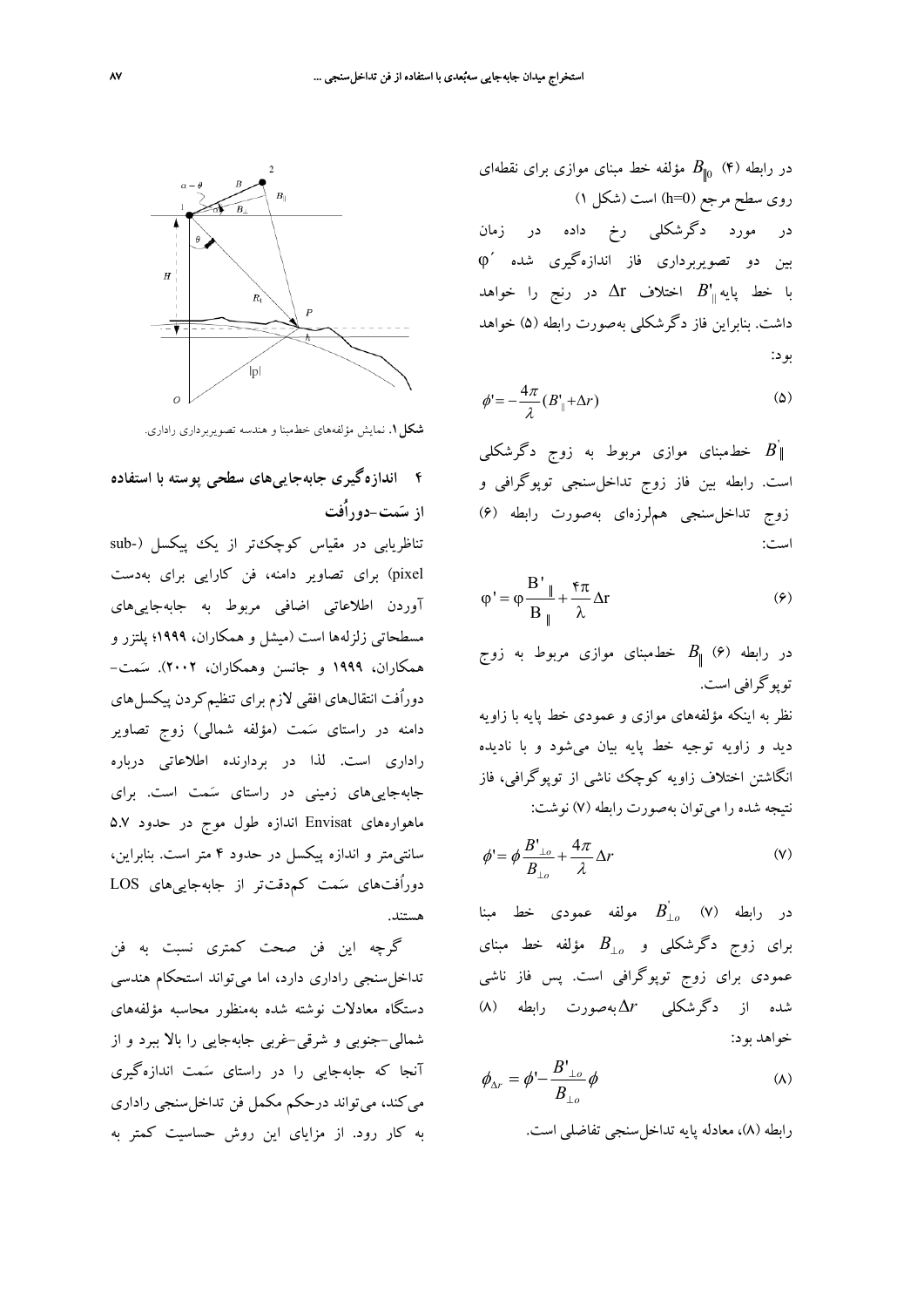ناهمبستگي تصوير، بينيازي به بازيابي فاز و امكان دستيابي به ميدان جابهجايي در ناحيه مركزي و نزديك به گسل، كه معمولاً فرانژها از دست ميروند، است. علاوه بر اين، برآورد دوراُفتهاي حس<sup>5</sup>ر ( ASAR, Advanced Radar Aperture Synthetic (ميتواند به صحتي بيش از 1/50 پيكسل در جهت برد (شرقي-غربي) و سمت (شمالي-جنوبي) برسد. بهعبارتي صحتي معادل 14cm و cm 7.5 در اين دو راستا حاصل ميشود (ورنر و همكاران 2005). با توجه به مقدار خطاي اين روش، فن اخير فقط براي زلزلههاي بزرگ كه سيگنال تغييرشكلشان بزرگ است، مناسب است.

**5 بازسازي ميدان جابهجايي سهبعدي** 

با استفاده از دو يا سه مشاهده مستقل جابهجايي بهدست آمده از هندسههاي ديد متفاوت، امكان بازسازي مدل جابهجايي سهبعدي، ميسر ميشود (فيلكو و همكاران، 2001؛ رايت و همكاران، 2004). تركيب فاز تداخلسنجي عبور بالارو و پايينرو كه حساس به حركتهاي عمودي و شرقي- غربي است و دوراُفتهاي سمت كه حساس به حركتهاي شمالي- جنوبي است، بهمنظور بازسازي مدل جابهجايي سهبعدي مفيد است.

در اين تحقيق با استفاده از دو تصوير رنج بهدست آمده از عبور بالارو و پايينرو و داده سمت-دوراُفت مربوط به زوج تصوير عبور پايينرو، مؤلفههاي  $U_i$ (e,n) ورتوگونال، ميدان جابهجايي سهبُعدي U $_i$ (e,n) (East) مختصات يايه شمال (North) شرق (East) i=n,e,u (e (و بالا (Up) (u (است، بازيابي ميشود. مؤلفه*dlos* ، در راستاي خط ديد *Ui* كه تصوير مؤلفه جابهجايي ماهواره (LOS, Line of Sight) است به صورت رابطه (9) محاسبه ميشود (گنزالس و همكاران، 2009):  $+\delta \hspace{-0.1em} \delta \hspace{-0.1em} \delta s = d \hspace{-0.1em} \delta s \hspace{-0.3em} \delta s \hspace{-0.3em} \delta s \hspace{-0.3em} \delta s \hspace{-0.3em} \delta s \hspace{-0.3em} \delta s \hspace{-0.3em} \delta s$  $[U_n \sin\varphi - U_e \cos\varphi] \sin\lambda - U_u \cos\lambda$ 

در رابطه (9)، φ سمت راستاي حركت ماهواره است

كه اين مؤلفه در جهت ساعتگَرد از راستاي شمال مثبت در نظر گرفته ميشود، λ زاويه ميل رادار در نقطه بازتابش وδ*los*خطاي اندازهگيري است (براي مثال ميتواند ناشي از شناخت نادقيق مدارهاي ماهواره، تأخيرات جوي، همچسبي كم، خطاي DEM و مانند آن باشد). دوراُفتهاي سمت *dazo* تصويري از مؤلفههاي افقي بردار جابهجايي نسبت به بردار راستاي حركت ماهواره (Heading (است (گنزالس و همكاران، 2009) (رابطه ۱۰).

$$
U_n \cos \varphi + U_e \sin \varphi + \delta a z \circ = d a z \circ \tag{1-}
$$

در رابطه (10) *δazo* بيانگر خطاي اندازهگيري سمت-دوراُفت است. كمينه خطاي اندازهگيري، به اندازة كسري از طول موج رادار براي اندازه گيريهاي LOS (فاز) و كسري از اندازة يك پيكسل براي اندازه گيريهاي سمت-دوراُفت (دامنه) است.

بعد از حذف خطاهاي سامانمند، دادههاي بهدست آمده از DInSAR تبديل به سه مؤلفه هملرزهاي شود. براي هر پيكسل تصوير *<sup>i</sup>* مي 1,2,3= *i*, *U* اينترفروگرام، يك دستگاه معادلات خطي شامل دو معادله براي جابهجاييهاي LOS بهدست آمده از مدارهاي بالارو و پايينرو (رابطه 9) و يك معادله براي سمت-دوراُفت حاصل از مدار پايينرو حل ميشود. مؤلفههاي شمالي، شرقي و عمودي ميدان جابهجايي هم لرزهاي منجر به تصاويري كه در شكل (شماره 3) نشان داده شده است، ميشود. وضعيت تصويربرداري ماهواره Envisat بهگونهاي است كه دوراُفتهاي سمت، حساس به جابهجاييهاي شمالي جنوبي است. حال آنكه اندازهگيريهاي در جهت ديد ماهواره بهشدت حساس به جابهجاييهاي عمودي و كمي كمتر نسبت به جابهجاييهاي شرقي- غربي و بسيار كمتر نسبت به جابهجاييهاي شمالي- جنوبي است.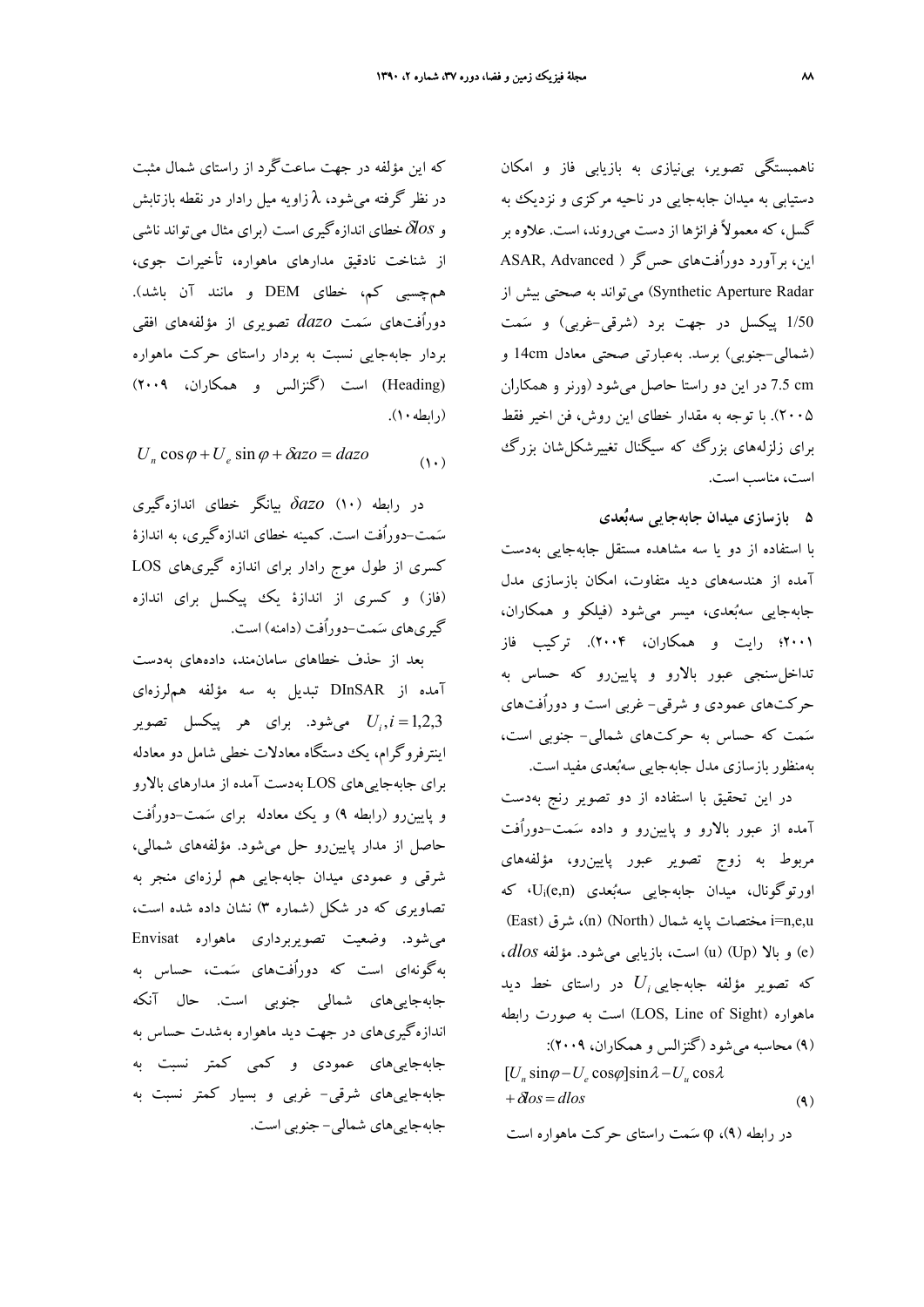**6 بررسي موردي**  منطقه مورد بررسي در اين تحقيق شهر بم است. شهر بم

در جنوب غربي ايران در استان كرمان در محدوده عرض جغرافيايي 29 تا '15'29 شمالي و در محدوده طول جغرافيايي "10'58 تا "35'58 شرقي قرار دارد.

#### **7 دادهها و فرايندهاي پردازش داده**

مجموعه داده مورد استفاده در اين تحقيق، داده هاي اداري بهدست آمده از ماهواره تصويربرداري Envisat است. اين تصاوير براي بررسي زلزله بم بـه صـورت رايگـان از سـوي آژانس فضايي اروپا در اختيـار مجـامع علمـي و تحقيقـاتي قرار گرفت. فهرسـت تـصاوير مربـوط در جـدول 1 آمـده است. با استفاده از اين تصاوير دو اينترفروگرام هم لـرزه اي يكـي بـا اسـتفاده از تـصاويربـهدسـت آمـده از مـدارهاي پايينرو و ديگري بهدستآمـده از مـدارهاي بـالارو توليـد شد. زوج تصاوير مربوط به اينترفروگرام هم لـرزهاي عبـور پايينرو؛ سوم دسـامبر 2003 و هفـتم ژانويـه 2004 و زوج تصاوير هملرزهاي مربوط به عبور بالارو؛ شـانزدهم نـوامبر 2003 و بيست و پنجم ژانويه 2004 است (جدول1). هردو اينترفروگرام به وضوح طرح تغيير شكل هملـرزهاي زلزلـه بم را نشان ميدهـد. فرانژهـاي ناشـي از توپـوگرافي بـراي اينترفروگرام عبور بالارو با اسـتفاده از اطلاعـات ارتفـاعي رقــومي بــهدســت آمــده از ( radar Shuttle ,SRTM topography mission) و بـراي اينترفروگـرام پـايينرو از اينترفروگرامهاي پيشلرزهاي بهدست آمده، محاسبه شد و در آخر اثرات آن از روي اينترفروگرام هاي مربوط حذف شد.

#### **جدول.1** مشخصات تصاوير استفاده شده در اين تحقيق.

| 'شماره مدار                        | تاريخ                      |  |  |  |
|------------------------------------|----------------------------|--|--|--|
| عبور بالارو                        |                            |  |  |  |
| 8956                               | Nov. $16^{th}$ $2003$      |  |  |  |
| Jan. 25 <sup>th</sup> 2004<br>9958 |                            |  |  |  |
| عبور پايينرو                       |                            |  |  |  |
| 6687                               | Jun. 11 <sup>th</sup> 2003 |  |  |  |
| 9192                               | Dec. 3 <sup>th</sup> 2003  |  |  |  |
| 9693                               | Jan. $7th 2004$            |  |  |  |

**8 مراحل پردازشي تداخلسنجي راداري**  اولين مرحله از مراحل پردازشي تداخلسنجي، انتخاب تصاوير مناسب است. پس از اين مرحله دو تصوير راداري درحكم شده انتخاب) SLC, Single look complex) زوج هملرزهاي وارد نرمافزار (Site-Address ,DORIS ( ميشود. اين زوج مربوط به مشاهدات صورت گرفته قبل و بعد از زلزله است. مجموعه تصاويراستفاده شده در اين تحقيق در جدول 1 آمده است.

بعد از انتخاب زوج تصوير مناسب براي پردازش، در مرحله بعد محدوده منطقه مورد بررسي از روي زوج تصاوير انتخاب شده استخراج ميشود. هر تصوير SLC حسگر ASAR داراي ابعاد پيكسلي درحدود 26 متر در راستاي رنج و 5.167 متردر راستاي سمت است.

در ادامه هر تصوير با نرم افزار DORIS خوانده و به قالب (فُرمت) داخلي نرمافزار تبديل ميشود. به دنبال آن فرايند ميانگينگيري با استفاده از كرنلهايي با ابعاد متفاوت ديد چندگانه (looking-Multi (روي تصاوير Slave و Master اجرا ميشود تا پيكسلهاي مربعي با ابعاد تقريبي 20 متر در هر دو راستا حاصل شود. در اين فرايند دادهها در هر دو راستا ميانگينگيري ميشوند. فرايند ديد چندگانه در كاهش نوفه نقطهاي (Speckle (محصولات تداخلسنجي نيز مؤثر است. براي مجموعه داده بم فاكتور ميانگينگيري 1 در راستاي رنج و 5 در راستاي سمت در نظر گرفته شد.

پردازش تصاوير راداري شامل مراحل خواندن تصاوير راداري، استفاده از پارامترهاي مداري، ثبت دو تصوير نسبت به يكديگر، نمونهبرداري مجدد تصوير Slave، فيلتر كردن در راستاهاي رنج و سمت، توليد اينترفروگرام، حذف مؤلفه زمين مسطح است. اين مراحل براي زوج Jun.  $11^{\text{th}}$  2003 ويش لرزهاي (تصاوير 2003 بيشلرزهاي و همهلرزهای (تصاویر 2003 Dec. 3<sup>th</sup> و 2004 Jan. 7<sup>th</sup> ) عبور پايينرو بهطور جداگانه اجرا ميشود و درنهايت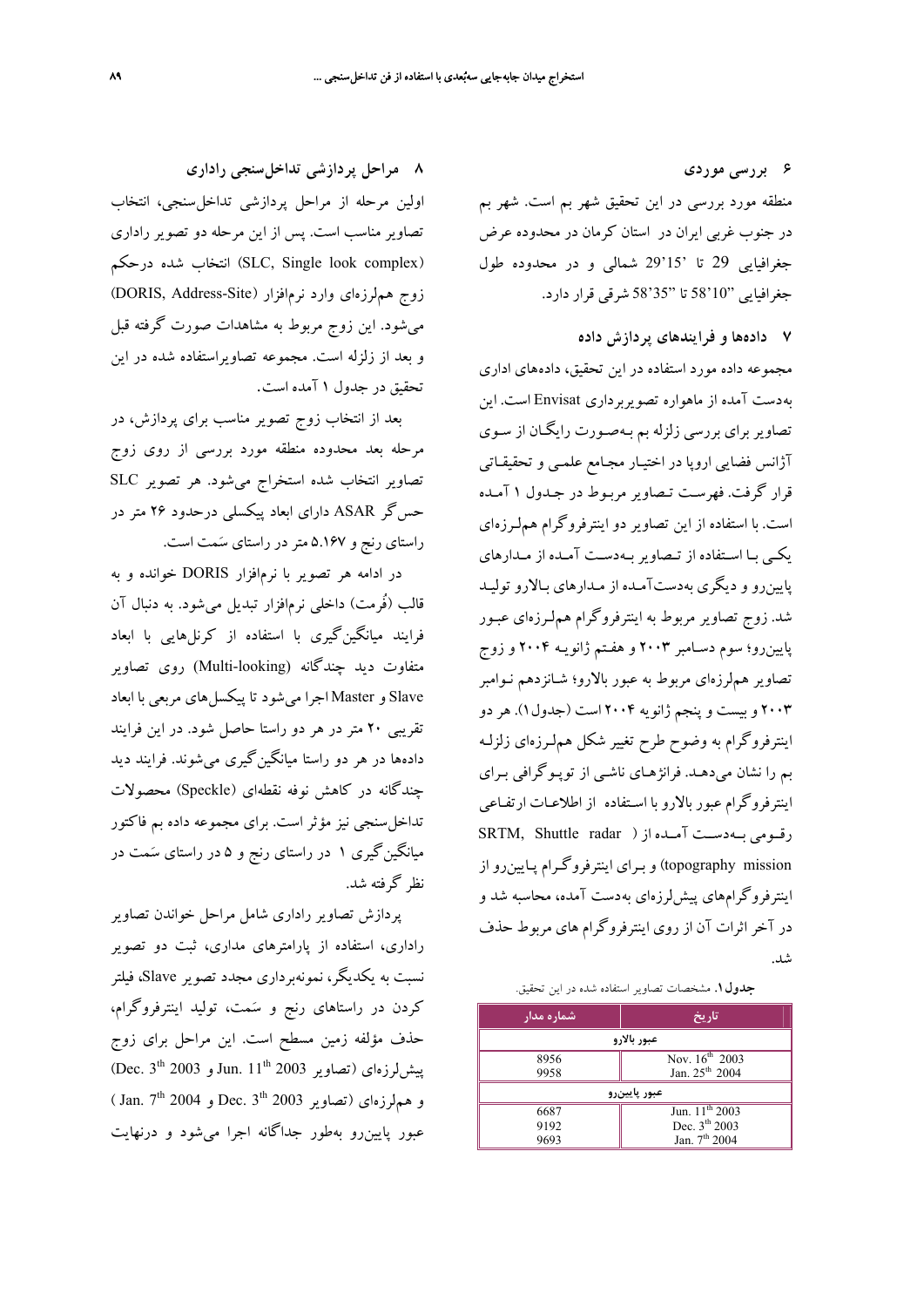در مراحــل تــداخلســنجي بــراي زوج تــصاويرعبــور بالارو بـراي حـذف اثـر توپـوگرافي از روي اينترفروگـرام عبور پايينرو از روش دوعبوره استفاده شد . در ايـن روش از اطلاعات رقومي ارتفاعي ( Elevation Digital ,DEM Model (90 متري منطقه بهدسـت آمـده از SRTM، بـراي حــذف مؤلفــه توپــوگرافي اســتفاده شــد . تــصوير فــاز دگرشكلي محاسبه شده بـراي عبـور پـايين رو و بـالارو در شــكل 2 و 3 نمــايش داده شــده اســت. در ايــن تــصاوير فرانژهاي ناشي از دگرشكلي نمايان اسـت . هريـك از ايـن فرانژهـا جابـهجـايي 2.8 سـانتيمتـر پوسـته زمـين را نـشان مي دهد.

تفاضل بين اينترفروگرامها محاسبه ميشود. به دنبال تفاضلگيري اينترفروگرامها، اينترفروگرامهاي بهدست آمده زمين مرجع (referencing Geo (ميشوند. اجراي اين مراحل در سيستم عامل لينوكس صورت گرفت. چارت ،1 مراحل پردازشي DInSAR را نشان ميدهد. اين چارت براساس روش تفاضلي سه عبوره است. در اين روش پس از پردازش تداخلسنجي روي هر دو زوج پيشلرزهاي و هملرزهاي، بهمنظور حذف اثر توپوگرافي از روي اينترفروگرام هملرزهاي اينترفروگرام زوج پيشلرزهاي از آن كم ميشود تا اينترفروگرام دگرشكلي حاصل شود.

**چارت.1** مراحل پردازشي InSAR.



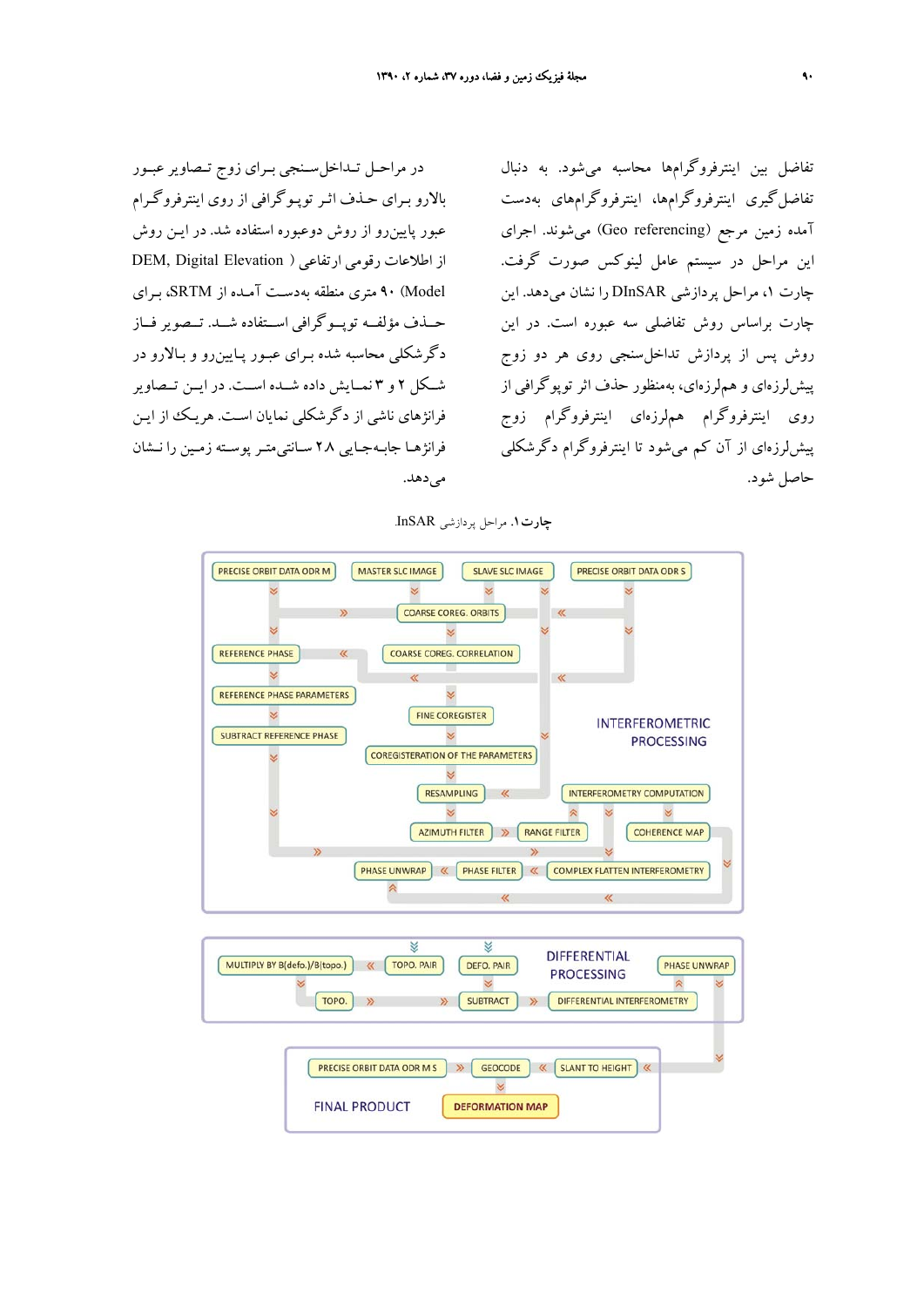

**شكل.2** تصوير فاز بهدست آمده از مرحله تفاضلگيري فاز.



**شكل.3** تصوير فاز دگرشكلي مربوط به عبور بالاگذر. اين اينترفروگرام با استفاده از روش تداخلسنجي دوعبوره بهدست آمده است.

### **9 محاسبه تصوير سمت-دوراُفت**

با استفاده از ضرايب چندجمله اي بهدست آمـده از مرحلـه ثبــت هندســي دقيــق، تــصوير ســمت-دوراُفــت محاســبه ميشود. لازم به ذكر است كه دوراُفت محاسبه شده از اين چنـدجملـهاي عـلاوه بـر جابـهجـايي ناشـي از دگرشـكلي هملرزهاي، دربردارنده انتقال تصوير نيز هـست . لـذا انتقـال بين تصاوير كـه بـا اسـتفاده از اطلاعـات دقيـق مـداري در

مرحله محاسبات پارامترهاي مـداري محاسـبه شـده اسـت، بايد از دوراُفت محاسبه شده كسر شود . بهدليل اينكه بـراي تشكيل اين تصوير (سمت-دوراُفت) تنها جابـهجـاييهـاي در راستاي سمت ماهواره (راسـتاي پـرواز) در نظـر گرفتـه ميشود، تصوير محاسبه شده سمت -دوراُفـت نـام گـذاري ميشود. جـدول 2 انتقـالهـاي محاسـبه شـده در نـرم افـزار Doris را براي هرزوج نشان ميدهد.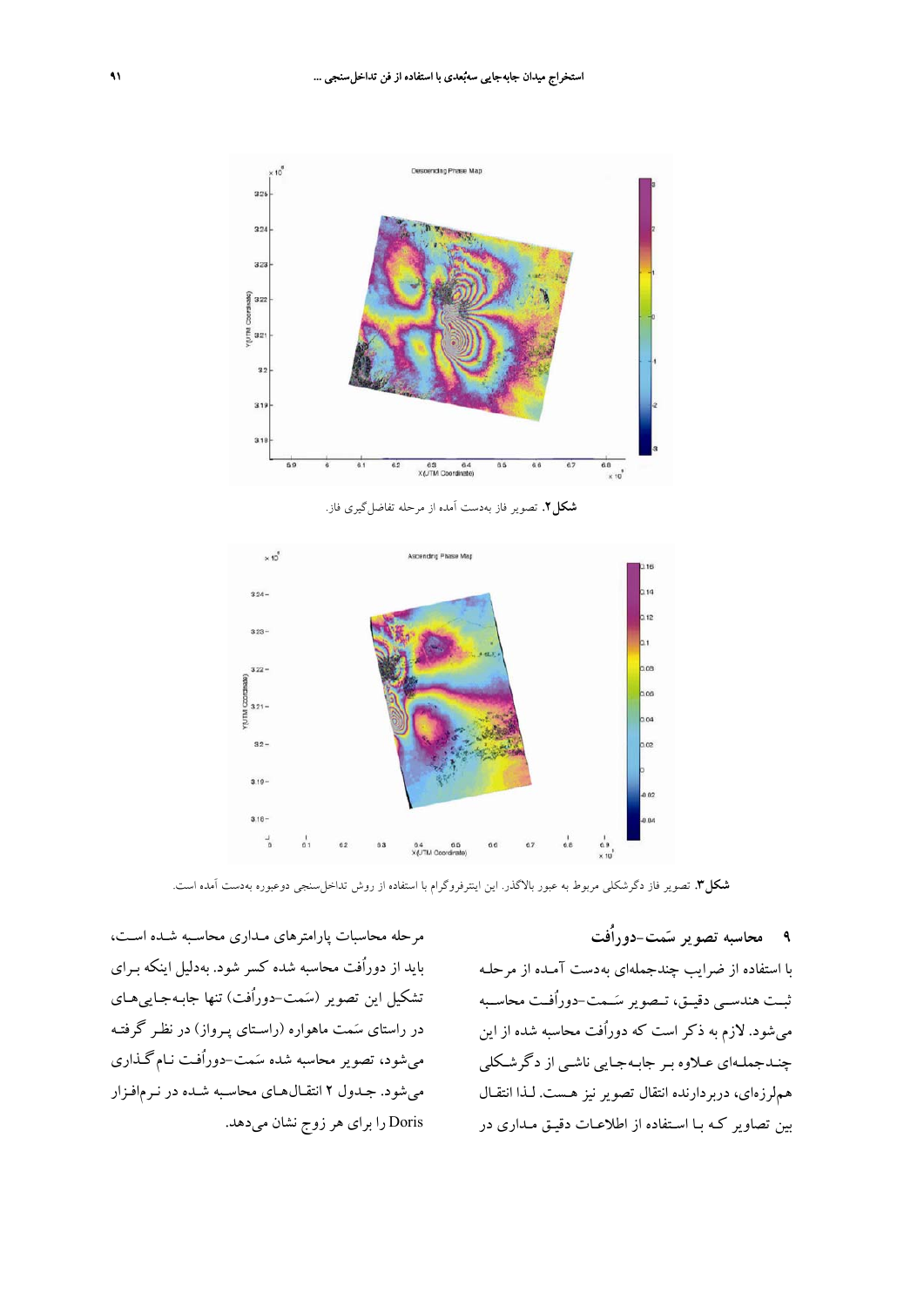| <b>Computation Using</b> | <b>Orbits</b> |       | <b>Correlation</b> |       | <b>Difference</b> |       |
|--------------------------|---------------|-------|--------------------|-------|-------------------|-------|
| Pair                     | Azimuth       | Range | Azimuth            | Range | Azimuth           | Range |
| Pre-seismic(Des)         | 212           | 18    | 213                | 19    |                   |       |
| $Co\text{-}seismic(Asc)$ | 14262         | 17    | 14265              | 17    |                   |       |
| $Co\text{-}seismic(Des)$ | $-1124$       | $-35$ | $-1124$            | $-36$ |                   | - 1   |

**جدول.2** تفاضلگيري انتقالهاي محاسبه شده با استفاده از اطلاعات مداري دقيق و مقادير همچسبي بـين تـصاوير بـراي زوجهـاي پـردازش شـده. همـه مقـادير برحسب پيكسل هستند.

> **10 حذف ترند از دادههاي فاز و سمت-دوراُفت**  بهمنظور حذف خطاهاي ناشي از نادقيق بودن اطلاعات مداري ماهوارهاي، لازم است ضمن اجراي فرايند حذف ترند (Detrending (از روي تصاوير صورت گيرد. براي عملي ساختن اين فرايند از نقاط دورميداني استفاده ميشود. در اينجا از 4 نقطه استفاده شد، اين نقاط در محدودههايي دور از گسل كه مؤلفه جابهجايي ناچيز پيشبيني ميشود، انتخاب شد. براي اطمينان حاصل كردن از اين امر، تصاوير همچسبي نيز بهكار گرفته شد. با استفاده از اين تصاوير ابتدا با انتخاب حد آستانه 0.8 نواحي با همچسبي كم از تصوير حذف شد و نواحي انتخاب نقاط دورميداني محدود به نواحي باقيمانده روي تصوير شد. با در نظر گرفتن مقادير فاز و يا سمت- دوراُفت محاسبه شده روي اين چهار نقطه، صفحهاي روي آن برازش داده ميشود. صفحه برازش داده شده از كل

تصاوير فاز و يا AZO كسر ميشود. تصوير حاصل نسبت سيگنال به نوفه زيادي دارد. شكل 4 تصاوير فاز عبور بالارو و پايينرو و تصوير سمت-دوراُفت را قبل و بعد از مرحله Detrending حذف ترند نشان مىدهد.

تطابق نداشتن اندازهگيـريهـا كـه باعـث نـسبي بـودن جابهجاييهاي محاسبه شده ميشود، ناشي از خطاي جوي و دقيق نبودن اطلاعات مداري است . اين منطبـق نبـودن بـا محاسبه منطبق نبـودن داده و صـفحه بـرازش داده شـده در منطقه دور از زلزله و انتظار داشتن مقادير جابه جايي نـاچيز در مناطق دور، برآورد مي شود. جذر ميـانگين مربعـي ايـن نبود تطابق داده و صفحه پيش گفته (بـه عبـارتي انتقـال بـين مقادير جابه جايي نسبي و مطلق) درحكـم بـرآوردي بـراي نبود تطابق داده به كـار مـي رود. ايـن مقـادير در جـدول 3 آمده است.

**جدول.3** جذر ميانگين مربعي انتقال بين مقادير جابهجايي نسبي و مطلق در راستاي خط ديد ماهواره براي اينترفروگرامهاي بالارو و پايينرو و در راسـتاي شـمال براي تصوير سمت-دوراُفت.

| جذر ميانگين مربعي(متر)    | داده                                                                                 |  |
|---------------------------|--------------------------------------------------------------------------------------|--|
| 0.0045<br>0.0036<br>0.116 | اينترفروگرام عبور بالارو<br>اینترفروگرام عبور پایین رو<br>سَمت-دوراُفت عبور پایین رو |  |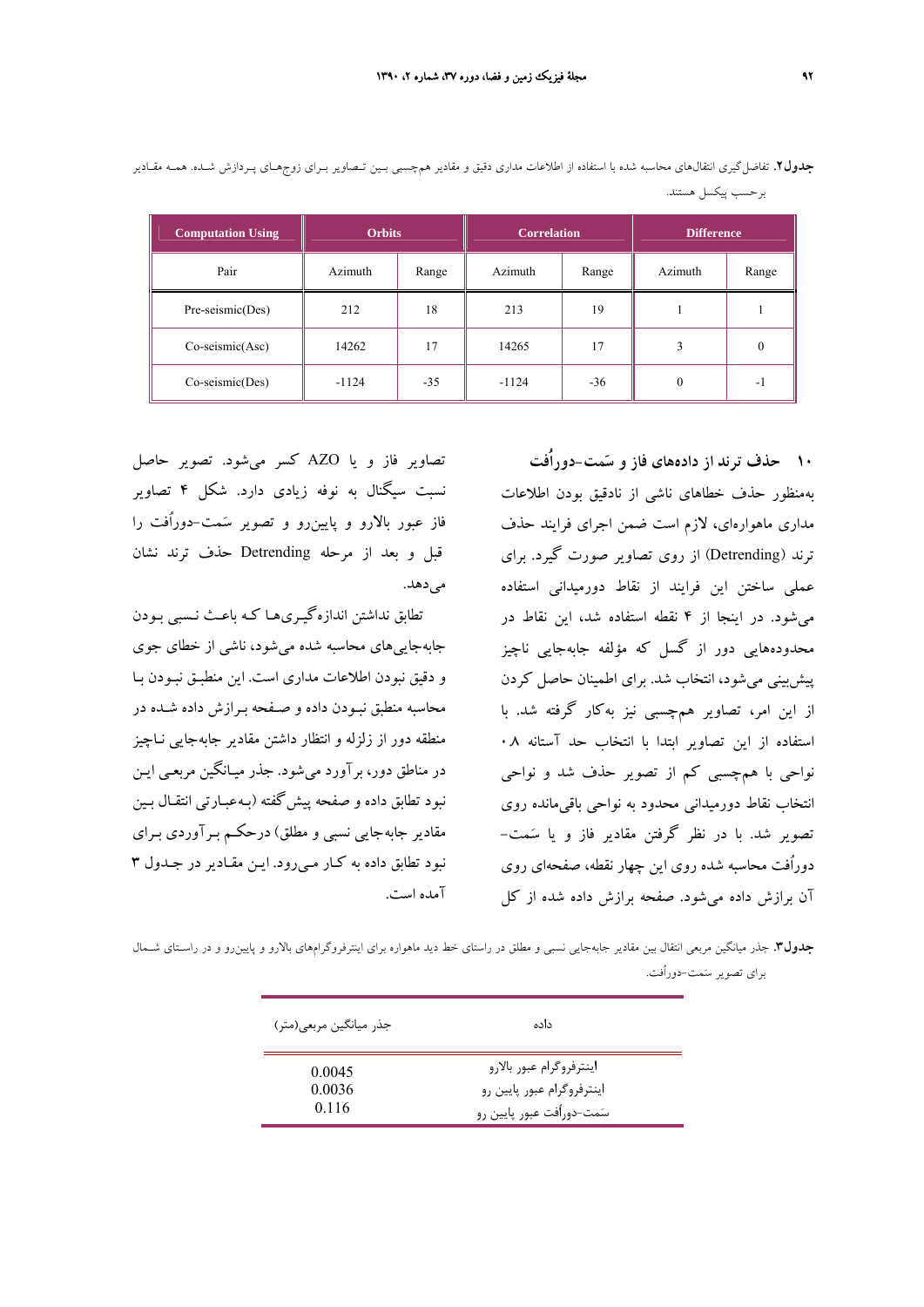

**شكل.4** نمايش اينترفروگرامهاي عبور بالارو(a (، پايينرو (b(، تصوير سمت-دوراُفت (c (بعد از حذف ترند و تـصاوير فـاز عبـور بـالارو (d(، پـايينرو (e (و تصوير سمت قبل از اجراي فرايند حذف ترند (f(.

## **11 استفاده از داده ترازيابي دقيق به منظـور ارزيـابي دگرشكلي محاسبه شده**

با استفاده از دادههاي ترازيابي دقيق بهدست آمده از سـوي سـازمان نقـشهبـرداري، مؤلفـه فـاز دگرشـكلي حاصـل از اينترفروگرام عبور پايينرو مورد ارزيابي قرار گرفت . مسير

ترازيابي شامل 9 ايستگاه است. اين ترازيابي 40 روز بعد از زلزله انجام شده اسـت . در جـدول4 مختـصات مربـوط بـه ايستگاهها و همچنين جابهجاييهاي هملرزهاي قائم نـسبت به روستاي درزين آمده است . نمودار ترسيم شده در شكل 5 مقادير جابهجايي هـملـرزهاي محاسـبه شـده از ترازيـابي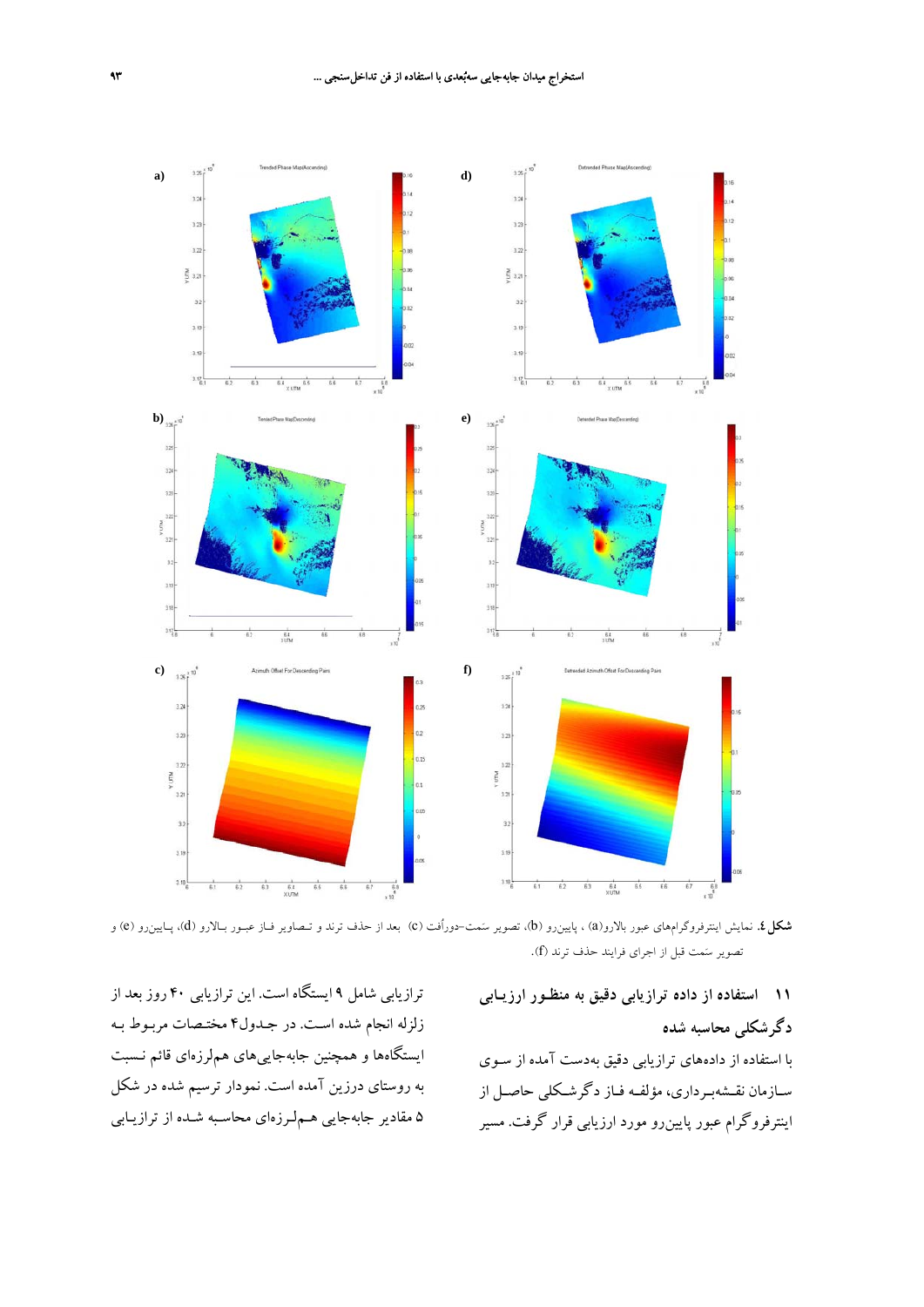دقيــق و اينترفروگــرام عبــور بــالارو را نــشان مــي دهــد. همـينطـور كـه مـشاهده مـيشـود اخـتلاف بـين ايـن دو اندازهگيري ناچيزاست (معتق و همكاران، 2006).

**12 استخراج ميدان جابهجايي سهبعدي با تلفيق دادههاي تداخلسنجي راداري و سمت-دوراُفت براي منطقه مورد بررسي** 

با تلفيق مشاهدات بهدست آمده در راستاهاي متفاوت و با روابط پيشگفته در بخش 4 ميدان جابهجايي سهبعدي زمين محاسبه ميشود. شكل 6 جابهجايي افقي و قائم محاسبه شده را نشان مىدهد.



**شكل.5** مقايسه جابهجاييهاي هملرزهاي ارتفاعي بهدست آمده از ترازيابي دقيق <sup>و</sup> فن تداخلسنجي راداري، محور <sup>Y</sup> جابهجاييهاي هملرزهاي قائم را (بر حسب متر) نشان ميدهد.

| Station                  | Latitude $(°)$ | Longitude $(°)$ | Height (m) | Vertical displacement (m) |
|--------------------------|----------------|-----------------|------------|---------------------------|
| Darzin                   | 29.2233        | 58.085          | 1394.995   | $\mathbf{0}$              |
| 1                        | 29.21          | 58.1017         | 1367.3142  | 0.001                     |
| $\sqrt{2}$               | 29.1983        | 58.1216         | 1340.205   | 0.001                     |
| $\overline{\mathbf{3}}$  | 29.19          | 58.1366         | 1319.569   | 0.002                     |
| $\overline{\mathcal{A}}$ | 29.1783        | 58.1533         | 1299.853   | 0.005                     |
| 5                        | 29.165         | 58.1733         | 1272.935   | 0.007                     |
| 6                        | 29.1583        | 58.19           | 1243.367   | 0.009                     |
| $\sqrt{ }$               | 29.1533        | 58.21           | 1219.327   | 0.014                     |
| $\,$ $\,$                | 29.1467        | 58.2283         | 1201.122   | 0.02                      |
| 9                        | 29.14          | 58.2483         | 1181.738   | 0.036                     |
| 10                       | 29.135         | 5.2667          | 1161.404   | 0.046                     |
| 11                       | 29.1183        | 58.27           | 1153.586   | 0.049                     |
| 12                       | 29.1           | 58.3133         | 1114.165   | 0.121                     |
| 13                       | 29.085         | 58.3533         | 1075.207   | 0.064                     |
| 14                       | 29.0783        | 58.3733         | 1046.35    | $-0.099$                  |
| 15                       | 29.0583        | 58.4166         | 983.381    | $-0.03$                   |
| 16                       | 29.0517        | 58.4417         | 954.112    | $-0.017$                  |
| 17                       | 29.0283        | 58.505          | 897.214    | $-0.017$                  |
| 18                       | 29.0217        | 58.5233         | 882.559    | $-0.016$                  |

**جدول.4** مختصات جغرافيايي ايستگاههاي ترازيابي و جابهجايي قائم بهدست آمده نسبت به روستاي درزين (معتق و همكاران، 2006).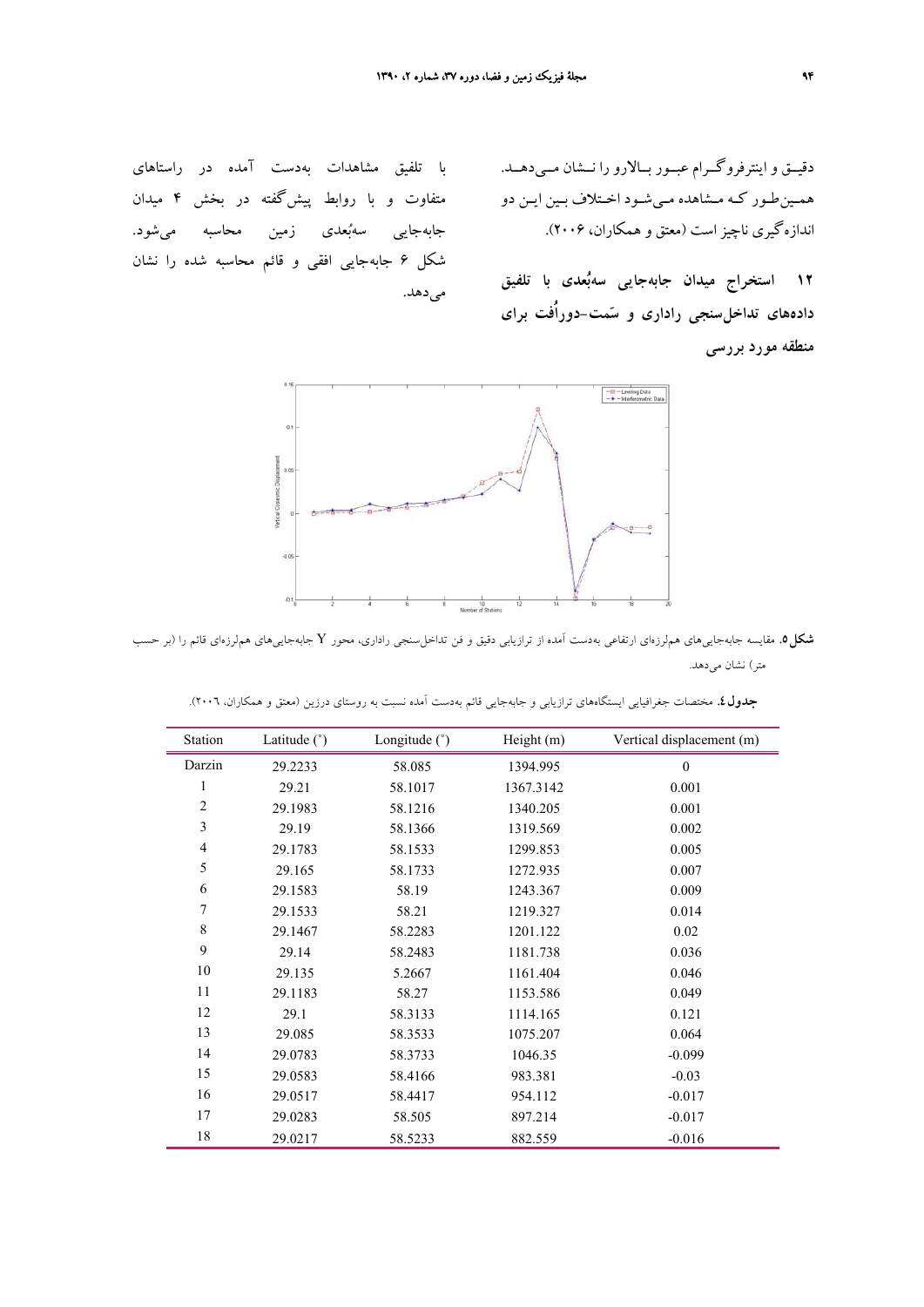

**شكل.6** نمايش ميدان جابهجايي سهبعدي؛ (a (ميدان جابهجايي افقي در راستاي E) مولفه شرقي-غربي)، (b (ميـدان جابـهجـايي افقـي در راسـتاي N) موافـه شمالي-جنوبي)، (c (ميدان جابهجايي افقي در راستاي H) قائم) ، ميدان جابهجايي فقط براي محـدوده هـمپوشـاني عبـور بـالارو و پـايينرو محاسـبه ميشود.

**13 نتيجهگيري** 

استفاده از سنجش از دور ماهوارهاي به دليل پوشش وسيع و بهنگام بودن آن (توان تفكيك زماني مناسب) ميتواند روش مناسبي براي بررسي سازوكار لرزهاي زلزله باشد. اين تحقيق با استفاده از فن تفاضلي تداخلسنجي راداري كه از جمله فنهاي نوظهور اما كارآمد در زمينه پايش دگرشكلي است، به بررسي و تعيين ميدان جابهجايي ناشي از لغزش گسل در منطقه بم پرداخت. براي اين منظور همه مراحل پردازشي تداخلسنجي تفاضلي راداري (DInSAR (از انتخاب زوج تصاوير تا بازيابي فاز اينترفروگرام دگرشكلي صورت گرفت. با توجه به اينكه مولفه شمالي ـ جنوبي استخراج شده از تصاوير راداري دقت كمتري نسبت به مؤلفههاي ديگر دارد، با بهكارگيري تصوير سمت-دوراُفت دقت مؤلفه پيشگفته بهبود يافت (فانينگ و همكاران، ۲۰۰۵).

ارزيابي نتايج بهدست آمده از فن تداخلسنجي با فن ترازيابي دقيق نشان داد كه فن DInSAR ضمن تأمين پوشش مكاني وسيع و زماني مطلوب از دقت مكاني زيادي براي كشف بردارهاي جابهجايي نيز برخوردار است.

دگرشكلي استخراج شده از تصاوير راداري در عين داشتن دقت مكاني زياد و بهدليل توان تفكيك زماني مناسب، روش مطلوبي براي پايش پيوسته تغييرات سطحي در يك دوره زماني مشخص است. اين امر بهخصوصً در مقايسه با روشهاي لرزهنگاري نمود بيشتري پيدا ميكند، چرا كه اينگونه روشها از نظر زمانبري و مشكلات اجرايي (دشواريهاي عمليات زميني و در برخي موارد آسيب رسيدن به محل مورد بررسي) روشهاي دشوارتري بهحساب ميآيند. با پيشرفت فن DInSAR و افزايش كاربرد آن در آينده نزديك ميتوان گفت كه اين روش رقيب مناسبي براي فنهاي لرزهنگاري خواهد بود. حتي ميتوان گفت در زمينه پايش پيوسته دگرشكلي ميبايد فن DInSAR را بدون رقيب دانست. با اين اوصاف اطلاع از نحوه بهكارگيري تصاوير راداري براي مقاصد پايش دگرشكلي در كشورمان امري ضروري و شايان توجه است كه در بخشهاي اوليه اين تحقيق به بررسي اين مطلب پرداخته شده است.

### **منابع**

Fialko, Y., Simons, M. and Agnew, D., 2001, The complete (3-D) surface displacement field in the epicentral area of the 1999 Mw7.1 Hector Mine earthquake, California, 234 from space